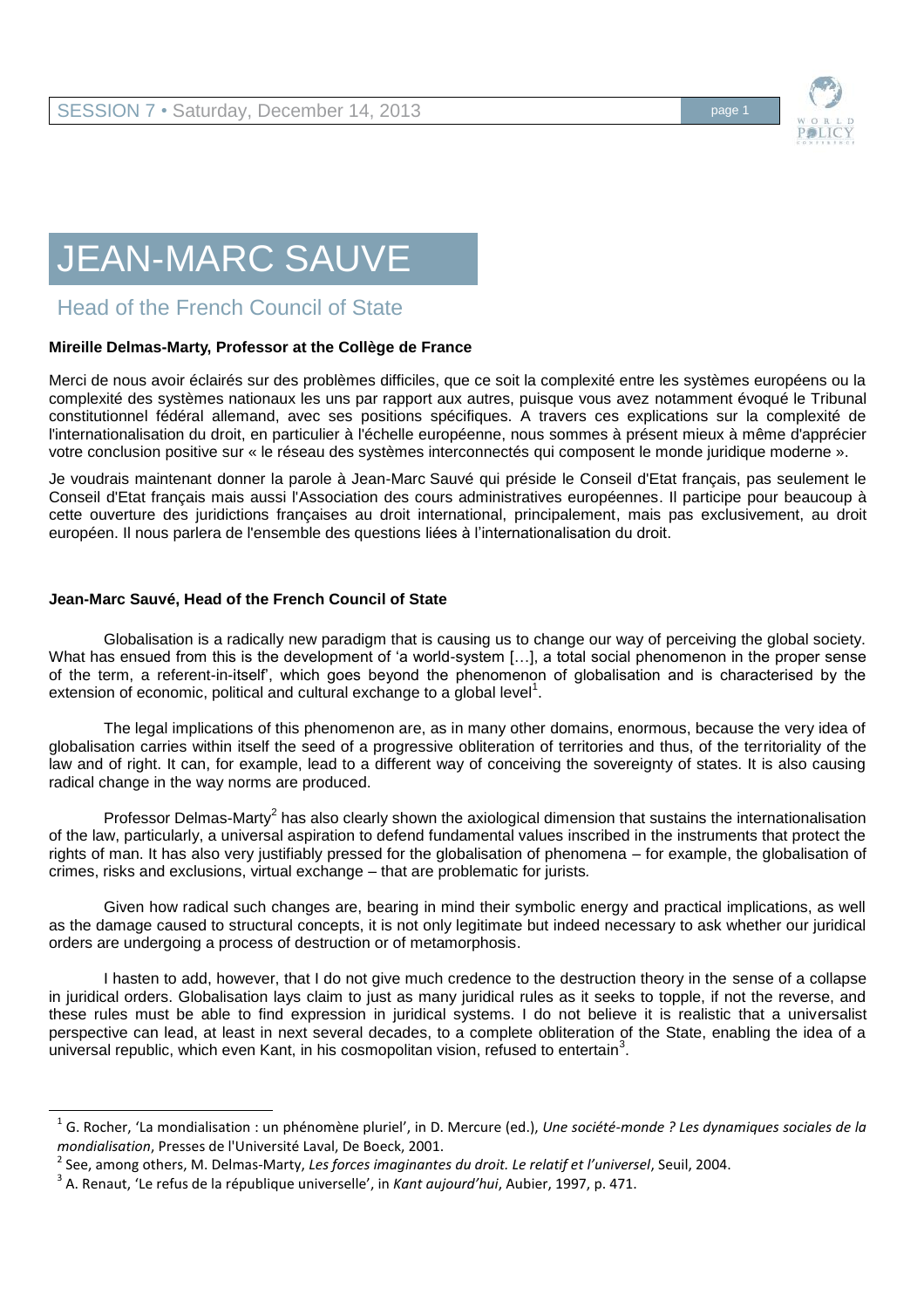

The word 'metamorphosis' seems to me to be a better rendering of the current transformations. There are changes in form, nature and structure taking place in juridical orders which are so significant that the latter are no longer recognisable. I would like, by stepping back from my range of view as president of a supreme national jurisdiction, the French Council of State (*Conseil d'Etat*), to highlight the existence of a strong dynamic of integration between juridical systems (I). However, this process of integration generates tensions that it must learn to reabsorb (II).

## **I. The dynamic of integration of juridical systems**

This dynamic possesses three characteristics: the full reception of international norms by the internal law (1); the emergence of a common public law, particularly within the European space (2); the openness and interdependence that have come to dominate relations between jurisdictional systems (3).

1. In 1989, the French Council of State brought about a veritable juridical and even cultural revolution with the *Nicolo* decision<sup>4</sup> which, through a new interpretation of Article 55 of our Constitution, redefined the respective places of national law and treaties and, of course, European law, especially the law of the Union. It asserted on this occasion that the stipulations of a treaty must prevail over the provisions of any national law that may be contrary, even when these are more recent*.* 

Apart from treaties, it has also been recognised that international practice can produce effects on internal law, which, if these cannot be completely assimilated to those of treaties, are taken fully into account<sup>5</sup>.

By accepting this major reversal in perspective<sup>6</sup>, the Council of State has found itself forced to assume new responsibilities. Firstly, its control over the conditions set by Article 55 – regular ratification of international conventions and reciprocity reservation – has steadily grown<sup>7</sup>. Secondly, the Council of State has been forced to specify the conditions in which a defendant can avail himself of the stipulations of a treaty. Through a decision of April 2012, issued by its highest court of judgment, it confirmed that, if necessary, stipulations of a treaty having direct effect can be invoked before it against any national laws or regulations contrary thereto, but above all it judged that stipulations shall have direct effect if, mindful of the intention expressed by the parties and the general economy of the treaty invoked, as well as its contents and its terms, they do not have the exclusive object of governing relations between States and do not require the intervention of any additional acts in order to produce the effects with regard to individuals<sup>8</sup>. This direction in jurisprudence is widening the scope of the stipulations of treaties that have direct effect.

The dynamic of integration is much stronger within the framework of Europe and, in particular, that of the European Union, to which our Constitution devotes a specific Title addressing in particular its articulation with the French juridical order<sup>9</sup>. Through a number of decisions made between 2006 and 2009<sup>10</sup>, the Council of State

 $^9$  Article 88-1 of the Constitution.

 $\overline{a}$ 

<sup>4</sup> CE, Ass., 20 October 1989, *Nicolo*, Rec. p. 190.

<sup>5</sup> See in particular CE, Ass., 6 June 1997, *Aquarone*, n° 148683 et CE, Sect., 14 October 2011, *Saleh*, n° 329788. See also B. Stirn, 'La place de la coutume internationale en droit public français', presentation given during a colloquium on 21 September 2012 at the Ministry of Foreign Affairs on the topic of 'Le juge et la coutume internationale', available at http://www.conseiletat.fr/fr/discours-et-interventions/la-place-de-la-coutume-internationale-en-droit-public-francais.html.

<sup>6</sup> See also, with regard to the Court of Cassation, Cass., mixed chapter, 24 May 1975, *Société des cafés Jacques Vabre*, *D.*1975.497. The Council of State used to agree in the past that conventional provisions should prevail over earlier laws but not later laws (CE, Sect., 1 March 1968, *Syndicat général des fabricants de semoule de France*, *Rec*. p. 149).

<sup>7</sup> Regarding these points, see in particular *GAJA*, commentary on the *Nicolo* decision.

<sup>8</sup> CE, Ass., 11 April 2012, *Groupe d'information et de soutien des immigrés*, n° 322326, Rec. p. 142.

<sup>10</sup> CE, Ass., 11 December 2006, *Société De Groot En Slot Allium B.V.*, n° 234560, Rec. p. 512; CE, Ass., 8 February 2007, *Société ARCELOR Atlantique et Lorraine*, n° 287110, Rec. p. 55; CE, Ass., 8 February 2007, *Gardedieu*, n° 279522, Rec. p. 78; CE, Sect.,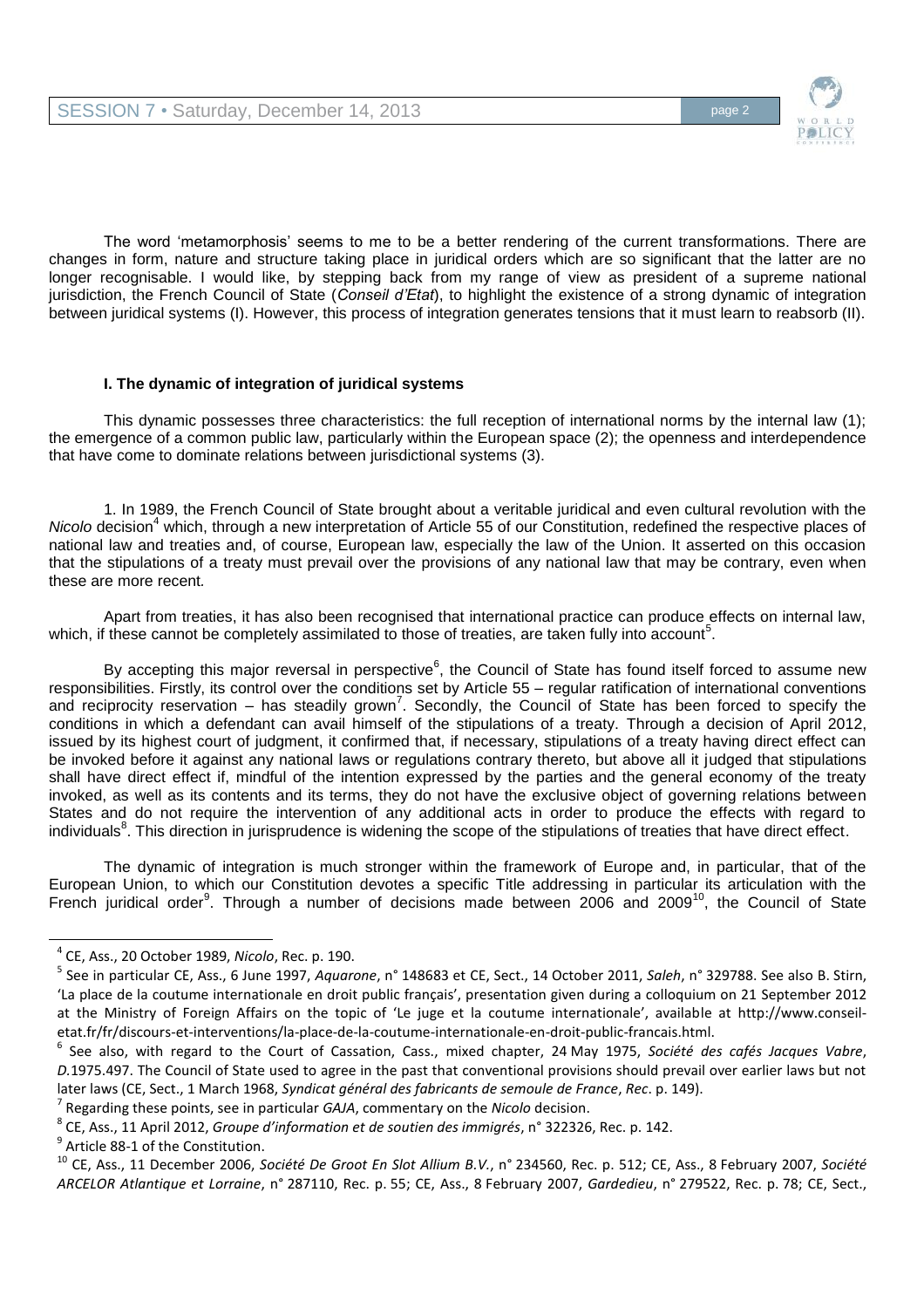

completed its construction of the edifice, already very widely engaged, that ensures the effectiveness and primacy of the law of the European Union, as desired by constitutive treaties*.* These decisions illustrate the very strong integrative dynamic that reigns within this sphere*.*

2. This dynamic can be seen in the emergence of a common public law. The proliferation of instruments that defend the rights of man is the most obvious consequence of this.

This evolution is, however, more apparent in certain juridical spaces. This is particularly true of Europe. Apart from instruments that have deep juridical and symbolic purpose – the European Convention on Human Rights and the Charter of Fundamental Rights of the European Union – there are true 'shared orientating principles<sup> $11$ </sup> that are steadily emerging, to the point of constituting the foundations of a European administrative and constitutional law. Of these principles, some already play an important role. Apart from those of equitable process, non-discrimination, juridical security, proportionality and responsibility of public power, others such as the principle of good administration and particularly the right to be heard before any unfavourable individual decision, sanctioned by Article 14 of the Charter, will most likely grow in importance.

The meeting of national juridical systems and those of the European Union and the European Convention on Human Rights is thus resulting, through constant and increasingly intense exchange, in the construction of a *ius*  commune functioning as one of the foundations of the European edifice<sup>12</sup>.

3. In this context, judges can no longer live in a state of autarky. The juridical world in which we live is essentially characterised by the openness and interrelation of juridical systems, their direct and indirect influences and the permeability of juridical orders that are interdependent but do not have a hierarchy between them. These elements are absolutely essential for understanding the modern function of judging.

The relations maintained by judges can be formally provided for and organised. The most striking example is the obligation incumbent upon supreme jurisdictions to present a prejudicial question to the Court of Justice of the European Union in the case of doubt regarding the interpretation or validity of a provision of the law of the Union. Interpretations given on this basis are binding upon national jurisdictions<sup>13</sup>. Thus, a dialogue, which is not only peaceful but also extremely fruitful, is established between judges of different juridical systems, each working within his own field of competence. A dialogue of this sort will also be promoted by the entry into force of Protocol No. 16 to the European Convention on Human Rights, which is establishing a procedure for the request of a prejudicial opinion before the European Court.

Between judges belonging to different juridical orders, there is also a direct and indirect informal dialogue, mutual understanding, scrupulous observance of jurisprudence, anticipation of solutions and special attention to tendencies that cut through the solutions adopted by the other jurisdictions<sup>14</sup>. Certain notions are also embedded in the articulation between juridical systems. The notions of 'national margin of appreciation' and 'European consensus', for example, emphasise the recognition of the diversity of legal systems as well as the possibility of a common law.

 $\overline{a}$ 

<sup>10</sup> April 2008, *Conseil national des barreaux*, n° 296845, Rec. p. ; CE, 10 April 2008, *Gestas*, n° 295831, Rec. p. 230; CE, Ass., 30 October 2009, *Mme Perreux*, n° 298348, Rec. p. 408.

<sup>11</sup> B. Stirn, *Vers un droit public européen*, Montchrestien, 2012, p. 91.

<sup>12</sup> *Ibid*., p. 149.

<sup>&</sup>lt;sup>13</sup> CE, Ass., 11 December 2006, Société De Groot En Slot Allium B.V, previously cited.

<sup>&</sup>lt;sup>14</sup> The attention given to comparative law within the Council of State is, moreover, organically manifested by the existence of a comparative law committee.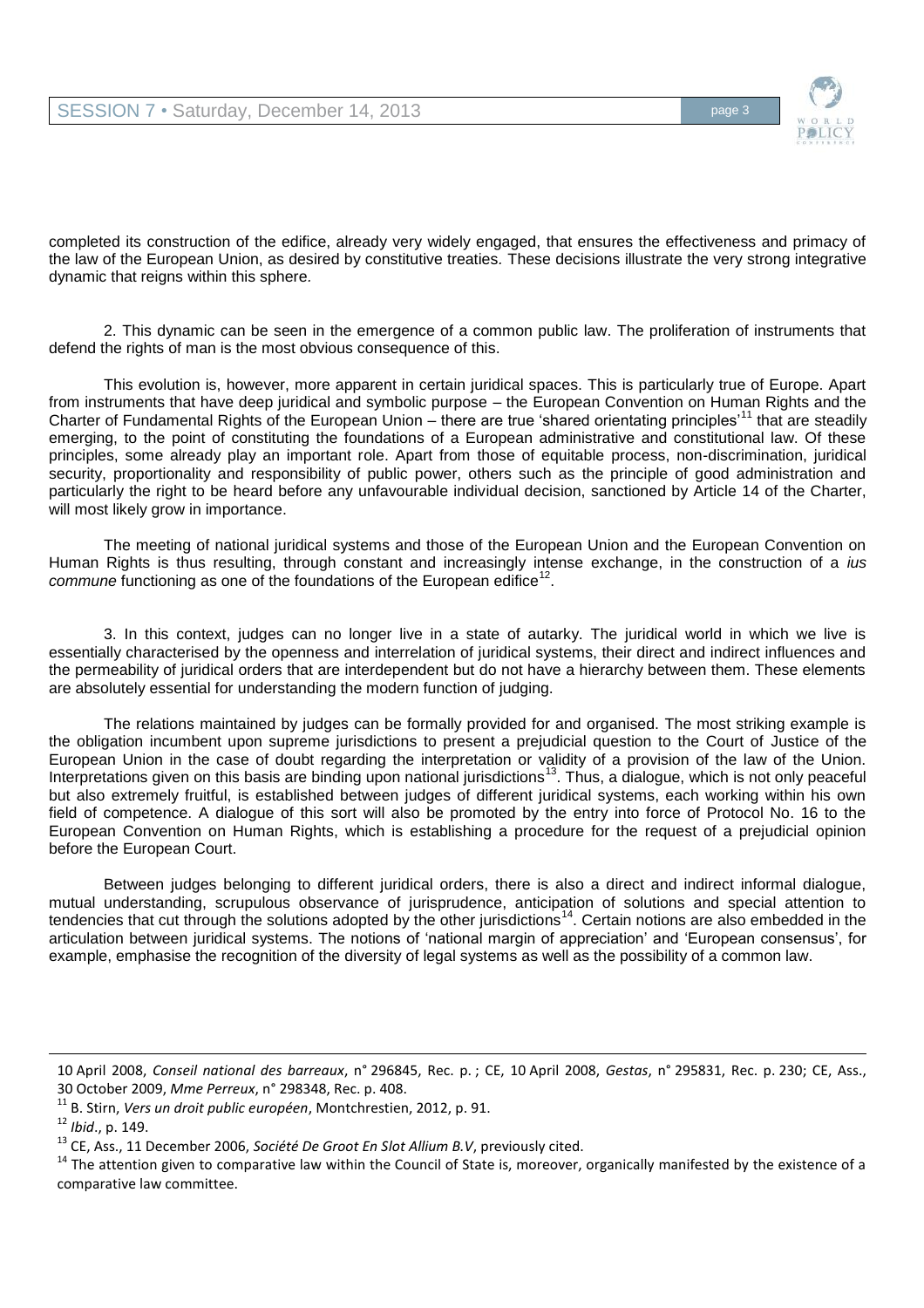

The significance of fundamental rights is reinforced most particularly in this dialogue<sup>15</sup>.

Globalisation, which generates its own share of uncertainties and questions, thus carries within itself a profound dynamic that tends to the integration of juridical systems. However, this is not, of course, without tensions which should be analysed and overcome.

#### **II. The necessity of breaking the tensions between legal systems resulting from globalisation**

These tensions are the result of competition between juridical orders which coexist without being integrated (1), as well as of resistance to the dynamic of integration of juridical orders (2).

1. The application of the law of a State outside of its territory is an inevitable consequence of globalisation and of the transition from a classic inter-state order to an open international society<sup>16</sup>.

There are various motivations that can compel States to seek or promote an extraterritorial application of their law. In this way, the internationalisation of exchange, particularly economic exchange, subjects them to the effects of acts or misconduct which have, however, only an indirect or even distant connection with their territory. This explains the American Sarbanes-Oxley Act, which, following a number of scandals that arose around 2000 (most notably the Enron affair), imposed new rules governing the accounting and financial transparency of listed companies. A number of the provisions of this law are applicable to foreign companies that are listed in the United States as well as to non-American enterprises that certify the accounts of American subsidiaries or companies operating abroad. This law constitutes an instrument of internationalisation of the law of financial markets. It also strongly inspired the adoption of the French law on financial security of 1 August 2003<sup>17</sup>.

The extraterritoriality of certain procedures are also questionable. This, for example, is the case for foreigncubed class actions, which rest on three foreign elements. In this way, a group action was brought to court in America by foreign investors against the interests of a foreign issuer because of operations on a financial market undertaken abroad<sup>18</sup>. The Supreme Court of the United States, however, in its *Morrison* decision of 2010, very strictly limited the possibility of such actions<sup>19</sup>.

This kind of change can be beneficial as it spreads principles that protect rights and liberties or enable better economic regulation. However, it also includes risks connected, in particular, to the asymmetry between States which do not all have the same possibility of imposing the extraterritorial application of their laws or of resisting the application of the laws of others. The alternative, which can be found in the construction of multilateral solutions, if it is in principle preferable, continues to be difficult to achieve within the scope that is most relevant, namely, the widest scope possible.

2. Although it hardly surprising to observe competition between juridical orders whose relations are limited, juridical systems that are more integrated are exposed, in their case, to the risk of resistance and opposition rather

-

 $15$  With regard to this point, if you would allow me to refer to J.-M. Sauvé, 'Y a-t-il trop de droits fondamentaux ?', a presentation given during the formal opening of the new academic year at the Montpellier Faculty of Law, 18 September 2012, available at http://www.conseil-etat.fr/fr/discours-et-interventions/y-a-t-il-trop-de-droits-fondamentaux.html.

<sup>&</sup>lt;sup>16</sup> See in particular S. Battini, 'Globalisation and extraterritorial regulation: an unexceptional exception', International Review of Public Administration, 2011, available at http://www.irpa.eu/wp-content/uploads/2011/09/Extraterritoriality-an-Unexceptional-Exception2.pdf.

 $17$  Law n° 2003-706 of 1 August 2003 on financial security.

 $18$  N. Rontchevsky, 'Réparation du préjudice des actionnaires victimes de manipulations ou de tromperies en matière financière : des *foreign-cubed class actions* à une action de groupe à la française ?', *RTD Com*., 2011, p. 753.

<sup>19</sup> US Supreme Court, 26 July 2010, *Morrison v. National Australia Bank*, 08-1191.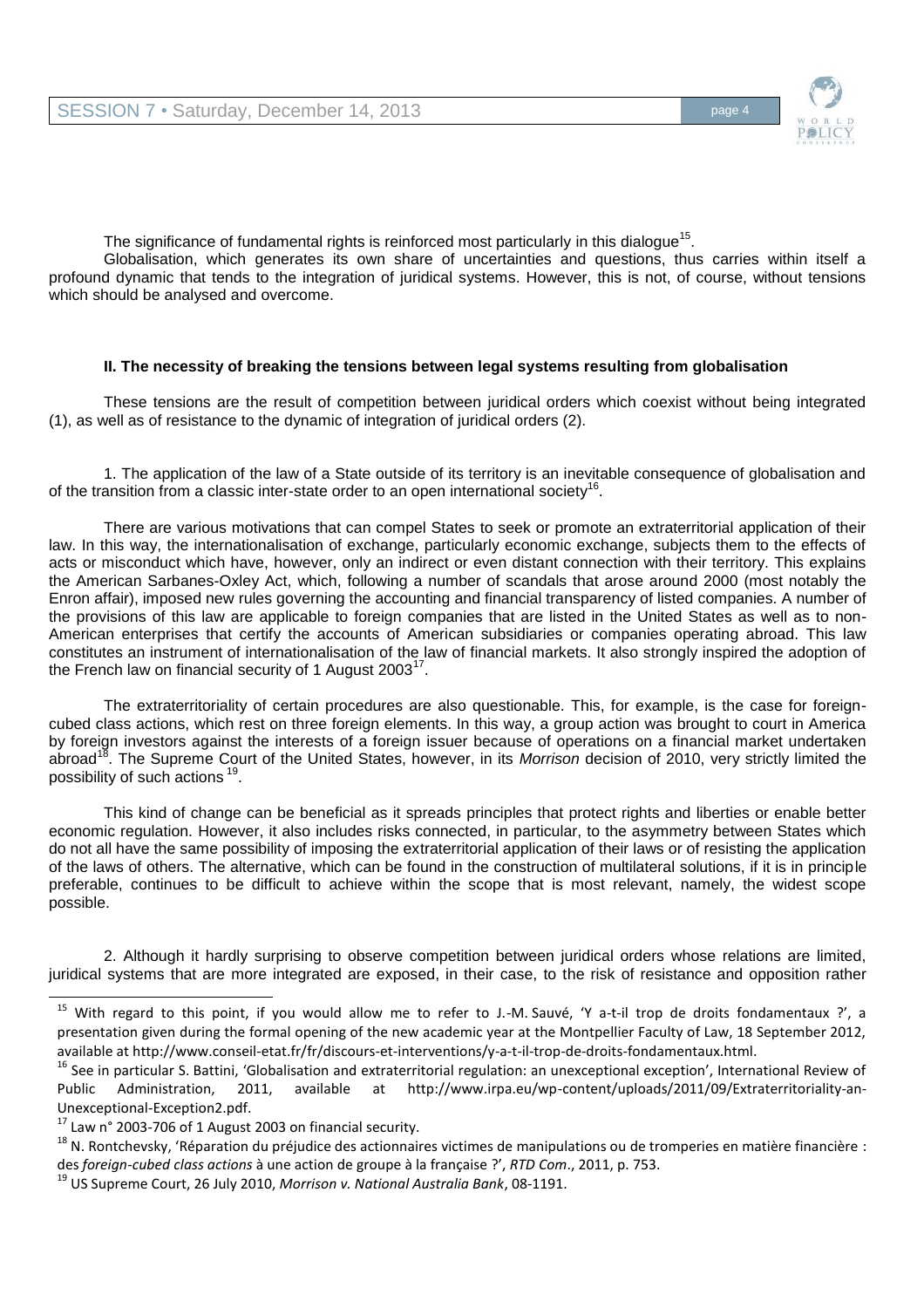$\overline{a}$ 



than of competition. This specific tension is a result of the difficulty of finding a sustainable balance between juridical systems that each function according to an inherently coherent logic but that are not identical or directly transferable to the others.

In recent times, tensions have been focused for the most part on the primacy of the law of the European Union in relation to national constitutional norms which, on an internal level, are at the top of the hierarchy of norms. Some supreme national jurisdictions, for example, the German Federal Constitutional Court, have reaffirmed in several major decisions the two reservations that they oppose to the primacy of the law of the European Union – that of the protection of fundamental rights by the European Union equivalent to that which exists within internal constitutional law, and the other of respect of popular sovereignty and, more precisely, of the democratic legitimation of public decisions, here too in conformity with the national constitution and, when applicable, with German Fundamental Law<sup>20</sup>. This dialectic is, however, not specific to Germany and other countries such as France share it to a large extent.

Consequently, how can the clash between the European juridical order and national constitutional orders be avoided? Generally, the potential tensions have, to a large extent, been quelled by conscientious efforts to reconcile the national interpretation of fundamental rights sanctioned by the constitutions of States and the reading of these, within their own order, by the Luxembourg Court as well as the Strasbourg Court. This desire for conciliation and coherence, which gives rise to an in-depth dialogue between national judges and European judges<sup>21</sup>, is also a mark of the relations between the two European juridical orders $^{22}$ .

This question of the reconciliation of national and international juridical orders arises, however, in renewed terms with the integration, in the Treaty on European Union, of the Charter of Fundamental Rights. Within the scope of the law of the Union, these fundamental rights apply in principle to the exclusion of those sanctioned by internal law so long as the matter at issue is entirely governed by the law of the Union. When the case is reversed, national standards guaranteeing rights can continue to be applied if they are higher so long as they do not compromise the principles of primacy, unity and effectiveness of the law of the Union. This is the vision at least of the European Court of Justice such as it appears from its recent Grand Chamber judgements in the cases of *Åkerberg Fransson* and *Melloni* of 26 February  $2013^{23}$ .

<sup>&</sup>lt;sup>20</sup> See in particular the decisions in Solange I (29 May 1974), Solange II (22 October 1986) and Solange III (7 June 2000) of the Federal Constitutional Court, as well as the judgement of 30 June 2009 concerning the Lisbon Treaty.

<sup>&</sup>lt;sup>21</sup> See in particular decisions n° 2004-496 DC of 10 June 2004 and n° 2006-540 DC of 27 July 2006 of the Constitutional Council as well as the decisions in *Société Arcelor Atlantique* (CE, ass., 8 February 2007, n° 287110, Rec. p. 56) and *Conseil national des barreaux* (CE, sect., 10 April 2008, n° 296845, Rec. p. 129).

<sup>&</sup>lt;sup>22</sup> Certain texts facilitate this conciliation. Thus, the provision according to which 'fundamental rights, insofar as they are guaranteed by the European Convention for the Protection of Human Rights and Fundamental Freedoms and insofar as they are the result of constitutional traditions that are common to Member States, constitute part of the law of the Union as general principles' (Article 6§3 of the Treaty on European Union). Thus, also, the provision contained in Article 52 of the Charter, in the terms of which, 'To the extent that the present Charter contains rights corresponding to the rights guaranteed by the European Convention for the Protection of Human Rights and Fundamental Freedoms, their meaning and their scope are identical to those that are conferred to them by the said convention. This provision does not constitute an obstacle to the wider protection accorded by the law of the Union.' However, this conciliation can be particularly observed in the daily workings of the jurisprudence of the two orders. A reading of the judgements of the European courts clearly highlights the dialogue that the European jurisdictions maintain between themselves. With regard to asylum, for example, while in the *M.S.S.* judgement the European Court of Human Rights cited the prejudicial question that was brought before the Court of Justice of the European Union (CEDH, gd chb, 21 January 2011, *M.S.S. c. Belgique*, n° 30696/09, § 82), eleven months later, in its *N.S.* judgement, the Court of Justice, for its part, explicitly refers to the judgement of the European Court of Human Rights, which it scrutinised in its reasons for its judgement, in order to support the solution retained (CJUE, gd chb, 21 December 2011, *N.S. et autres*, aff. C-411/10, § 88-91).

<sup>23</sup> CJUE, Gr. ch., 26 February 2013, *Stefano Melloni contre Ministerio Fiscal*, C-399/11; CJUE, Gr. ch., 26 February 2013, *Åkerberg Fransson*, aff. C-617/10.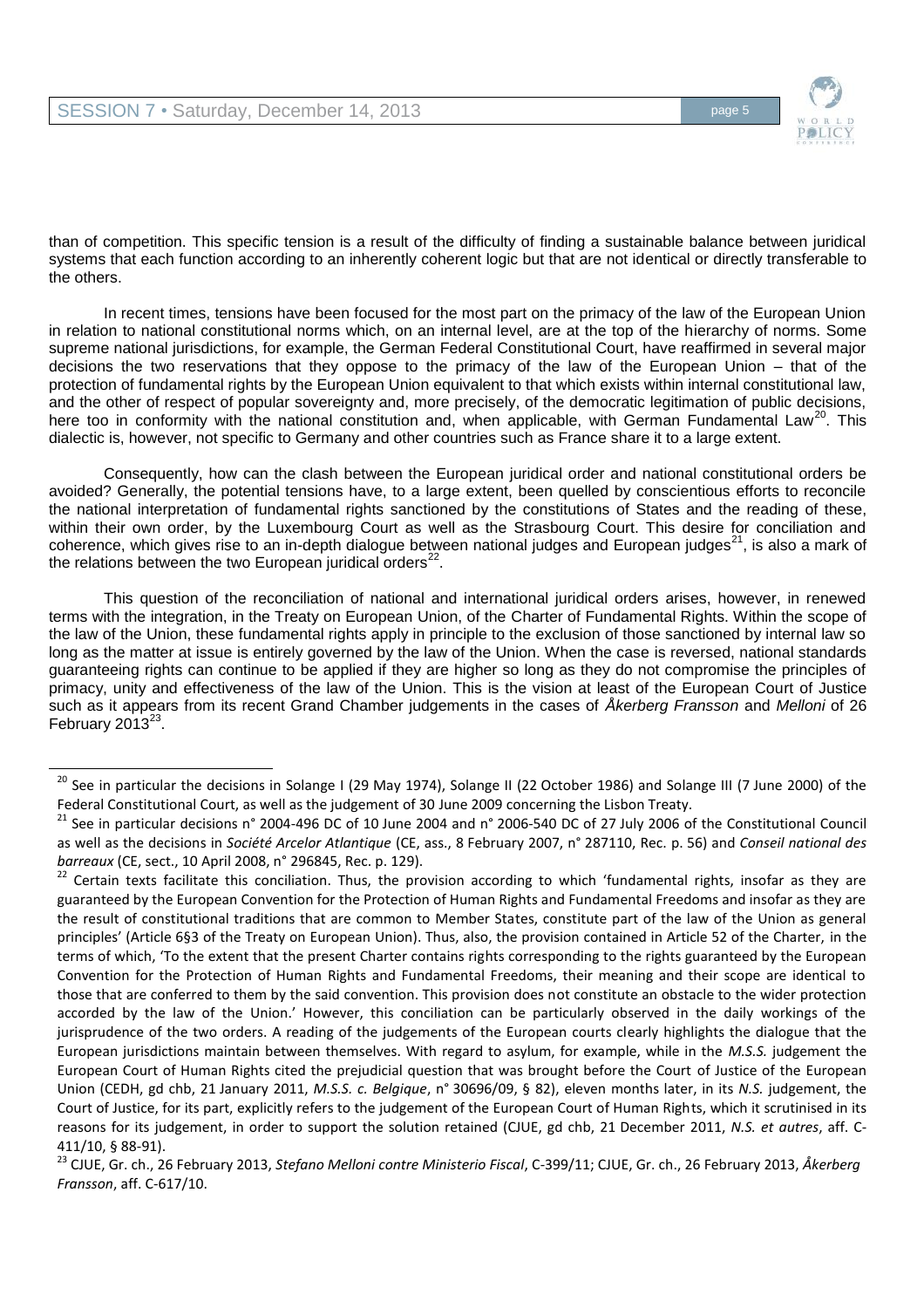

Tensions can also bubble up when a European jurisdiction is seen by a national jurisdiction as being too pushy about some of its opinions and when it is suspected of judiciary activism by stepping beyond the bounds of its office. Whether it is a case of the scope of application of the Charter of Fundamental Rights<sup>24</sup>, the method of conciliation of certain fundamental rights, for example, between the right to a private life and freedom of expression<sup>25</sup> or the interpretation of certain general principles of the law of the Union<sup>26</sup>, such tensions have been able to manifest or have the potential to appear. The decision being awaited from the Court in Karlsruhe regarding the mechanism of outright monetary transactions, which opened the door to the repurchase by the European Central Bank of government bonds on the secondary market, will make it possible to measure the resilience of the relationship between the juridical order of the Union and a given national juridical order. Between the risk of direct contradiction, a supreme jurisdiction indirectly establishing itself as a judge of the Union and the choice of close cooperation, in the form of prejudicial questions, many intermediate scenarios can be imagined. These difficulties, resistances and oppositions are inevitable and, at the end of the day, necessary in order to be able to escape certain conflicts. On the other hand, any political criticism of the work of a jurisdiction<sup>27</sup> or the repeated refusal of certain countries to submit to court decisions can appear to be illegitimate $^{28}$ .

However, even if tensions exist, it is generally possible to avoid these using instruments for harmonious conciliation. Thus, the notions of 'national margin' and 'European consensus' that I have already mentioned make it possible to respect national specificities while moving toward a harmonisation of laws. The technique of consistent interpretation also causes the national judge to interpret, as much as he is able, his law or even his Constitution in conformity with the rights sanctioned by the European Union or the European Convention on Human Rights and interpreted in the light of the jurisprudence of each of its two European Courts<sup>29</sup>. More generally, judges are aware that their task cannot be exercised in a solitary manner, with indifference to what others are thinking and to what is occurring outside of their courtroom. They thus respect the necessity of loyal cooperation and can anticipate, on the basis of the jurisprudence of a European Court, how this latter will evolve in the future. Certain notions, principles or methods of procedure are also spreading by capillary action. They are emerging gradually, almost furtively at first, then with more force, in the different juridical orders, simultaneously or almost so.

If, as a consequence, judges do not possess, in their 'box of tools', the means that can enable them *ex ante* to resolve all the risks of conflict and to reabsorb all tensions, their wisdom, prudence and sense of responsibility concur that reasonable and balanced solutions can be obtained for issues of constriction and potential conflict. Irrespective of the techniques and methods that have been mentioned, this is how things work and how they have been able to overcome all the risks of crisis and of contradiction for about 60 years.

Thus, is the juridical order undergoing destruction or a metamorphosis?

\* \* \*

l

<sup>27</sup> See, for example, certain criticisms addressed during the Brighton Conference at the European Court of Human Rights.

 $28$  This is the case in the UK, for example, in affairs concerning the right to vote of detainees.

<sup>24</sup> CJUE, 26 February 2013, *Åkerberg Fransson*, aff. C-617/10; BvG, 24 April 2013, 1 BvR 1215/07.

<sup>25</sup> See CEDH, 24 June 2004, *Von Hannover* and CEDH, 7 February 2012, *Von Hannover*.

<sup>26</sup> CJUE, 22 November 2005, *Mangold c. Helm*, aff. C-144/04. See for example O. Dubos, 'La Cour de justice, le renvoi préjudiciel, l'invocabilité des directives : de l'apostasie à l'hérésie ?', *JCP G*, 2006.II.10107, p. 1295 J. Wahltuch, 'La guerre des juges n'aura pas lieu. A propos de la décision Honeywell de la Cour constitutionnelle fédérale allemande', *RTD eur.*, 2011, p. 329.

<sup>29</sup> M. Luciani, 'L'interprétation conforme et le dialogue des juges', in *Mélanges Bruno Genevois*, Dalloz, 2009, p. 695.